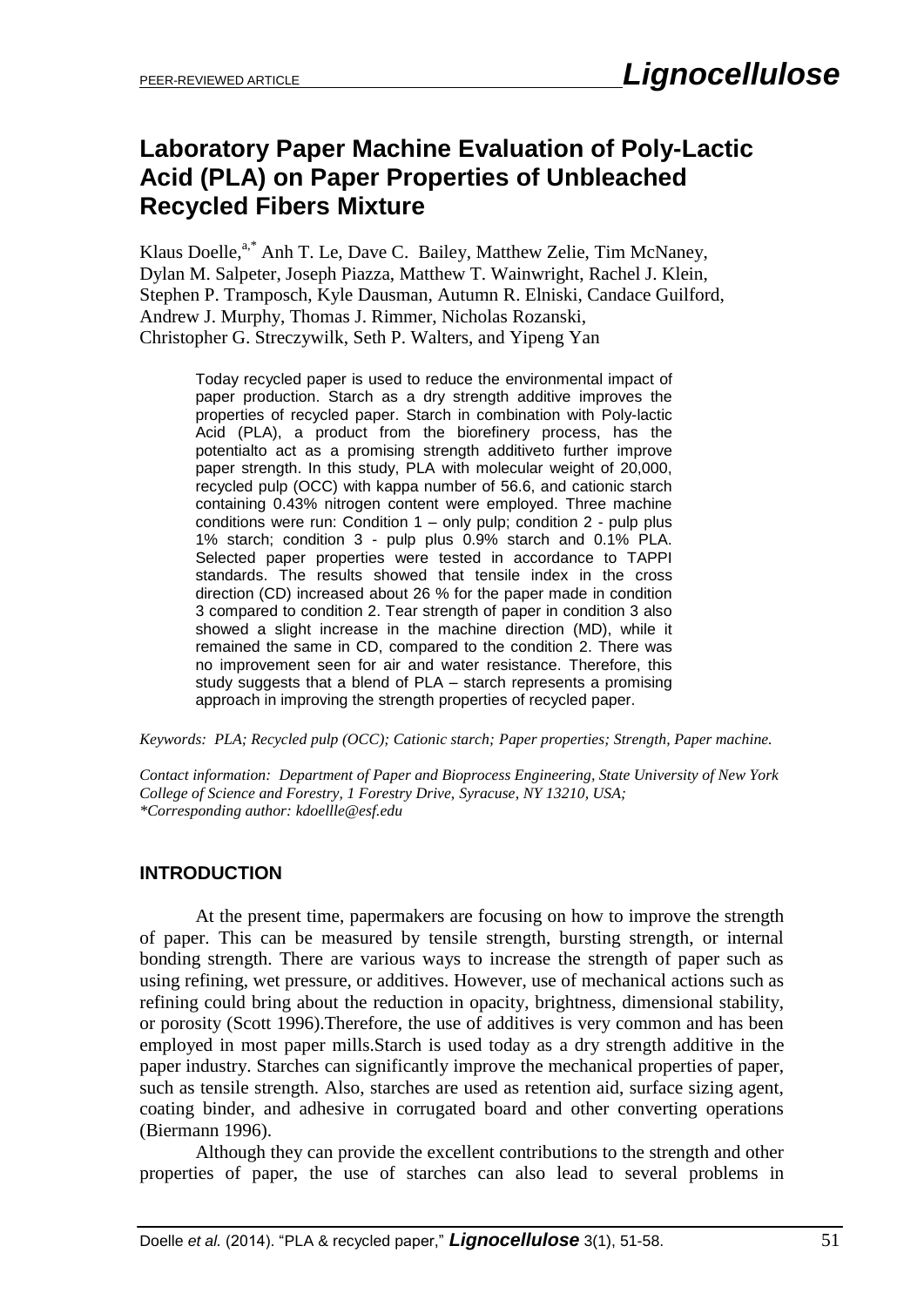thepapermaking process. One of the current major problems when using starches is the loss of starch to the white water system. Starches are water soluble, hydrophilic polymers (Neimo 1999). When the amount of starch added to the system is high, the retention of starch on the paper web decreases and then starch is lost to the white water system due to its hydrophilic properties. The loss of starches results in increased production costs, and in the long term of operation, it can cause microbiological problems that negatively affect the runnability of machines as well as the quality of paper. Therefore, it is necessary to study new additives to use together with starch to further increase the strength of paper, reduce the consumption of starch, and reduce the microbiological problems.

In an attempt to fulfill these purposes, poly-lactic acid (PLA) had been introduced to the wet end system. PLA has been found to be a potential alternative for starch, and it is also a biodegradable product. Furthermore, PLA can be produced from natural resources like corn, but also woody biomass. Recently PLA has been shown in a laboratory study to act as a strength additive (Gong *et al*. 2012; Hasan *et al.* 2010). It was reported that the blend of PLA with cationic starch as wet end additives improved the tensile strength of paper. According to Gong, several virgin pulps were used, including Norway spruce thermo-mechanical pulp (TMP), hardwood unbleached kraft pulp, and softwood bleached kraft pulp. Two cationic starches having different nitrogen contents, and PLA with molecule weight of 20,000 to 30,000 were employed.

In this paper machine run, recycled pulp was used instead of the virgin pulps. This was done because recycled paper is broadly used today for environmental reasons. Furthermore, it has been shown that some paper properties from recycled pulp could be comparable to paper properties from virgin pulp. For example, after several times of recycling, mechanical pulp still gives better density, better burst strength and better tensile strength compared to the never - dried mechanical pulp (Smook 2002). However, for chemical pulp, important paper properties such as burst and tensile strength decrease when the number of recycles increases. The reason for the decrease in strength is due to the loss of bonding potential between fibers after they were dried in the paper drying process. One of the methods to recover the strength of paper is to use additives like modified starch.

In this present paper, we report the results of selected properties of paper made from the three machine conditions.

#### **EXPERIMENTAL**

#### **Materials**

Pulp used for this paper machine run was Old Corrugated Container (OCC) recycled pulp provided by a paper mill in central New York, possessing a kappa number of 56.6, and having an initial Canadian Standard Freeness (CSF) of 559 mL. The pulp was then refined to a final CSF of 281 mL.

Starch used in this run was cationic starch. Its catalog number, provided by a starch company in the United States. This starch has a nitrogen content of 0.43%, which is considered to be a high cationic charge starch.

PLA was purchased from a company in the United States with a molecular weight of 20,000 to 30,000 Daltons.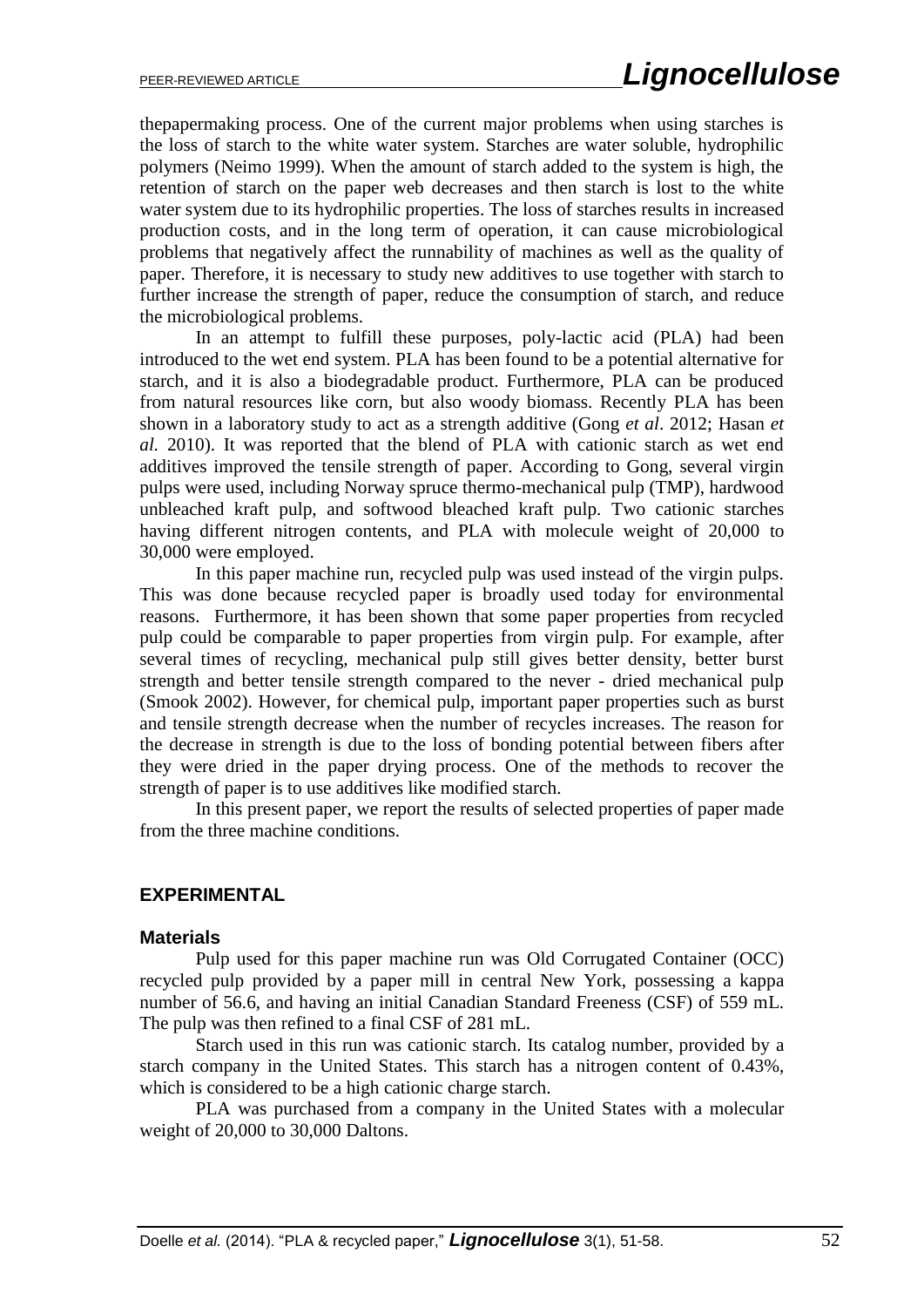## **Methods**

## *TAPPI methods*

Kappa number of the recycled pulp was measured in accordance with T236 om-06, "Kappa number of pulp". The CSF was measured by T227 om-09 "Freeness of pulp (Canadian standard method)". The grammage was determined by T410 om-08 "Grammage of Paper and Paperboard (weight per unit area)". The thickness was measured by T411 om-10 "Thickness (caliper) of paper, paperboard, and combined board". Tensile strength was performed following T494 om-06, "Tensile properties of paper and paperboard (using constant rate of elongation apparatus)". The tear strength was done by following the T414 om-12, "Internal tearing resistance of paper (Elmendorf-type method)". Sheffield porosity and smoothness were tested using T547 om-07 "Air permanence of paper and paperboard (Sheffield method)"and T538om-08, "Roughness of paper and paperboard (Sheffield method)", respectively. The Cobb values were obtained by following T441 om-09, "Water absorptiveness of sized (nonbibulous) paper, paperboard, and corrugated fibreboard (Cobb test)".

#### *PLA treatment*

PLA is a hydrophobic polymer and does not readily dissolve in water; it was dissolved in a minimal amount of acetone. In this run, 23 mL of acetone was used to dissolve 4g of PLA, under constant stirring speed in a small beaker, and for about five minutes.

## *Starch preparation*

Starch was cooked in a batch at about 2.5 % solids. Raw starch and water were placed in a metal beaker, which was then placed on a heating and stirring device. It was then cooked at 95 to 98 °C for 30 minutes, and at a constant stirring speed.

## *Mixing of Starch – PLA*

After PLA was dissolved in acetone, it was mixed with the cooked starch and they together formed a clear and stable solution. Then the Starch-PLA mixture was added to the pulp slurry and agitated for about 5 minutes to get an even mixture of pulp, starch and PLA.

## **Paper Machine Conditions**

The 12 inches pilot plant papermachine at the State University of New York College of Environmental Science and Forestry (SUNY-ESF) was used for this run. Details for the three conditionsaredescribedbelow:

Condition 1 (blank – pulp only, no starch or PLA): The wire speed was 10 ft/min. The nip pressure was 20 psig for the  $1<sup>st</sup>$  press, and 25 psig for the  $2<sup>nd</sup>$  press. Nineteen (19) dryer cans were used with the drying temperature range from 200 to 330°F. This condition was not calendered.

Condition 2 (pulp  $+ 1\%$  cationic starch, no PLA): The wire speed was 10 ft/min. The pressure nip was 20 psi for the  $1<sup>st</sup>$  press, and 25 psi for the  $2<sup>nd</sup>$  press. Nineteen (19) dryer cans were employed with the drying temperature range from 210 to 400°F. This condition was calendered at several different pressures (10, 20, 30, 40, and 50 psi).

Condition 3 (pulp + 0.9% cationic starch + 0.1% PLA): The wire speed was 10 ft/min. The  $1<sup>st</sup>$  press pressure was 20 psig, and was 25 psig for the  $2<sup>nd</sup>$  press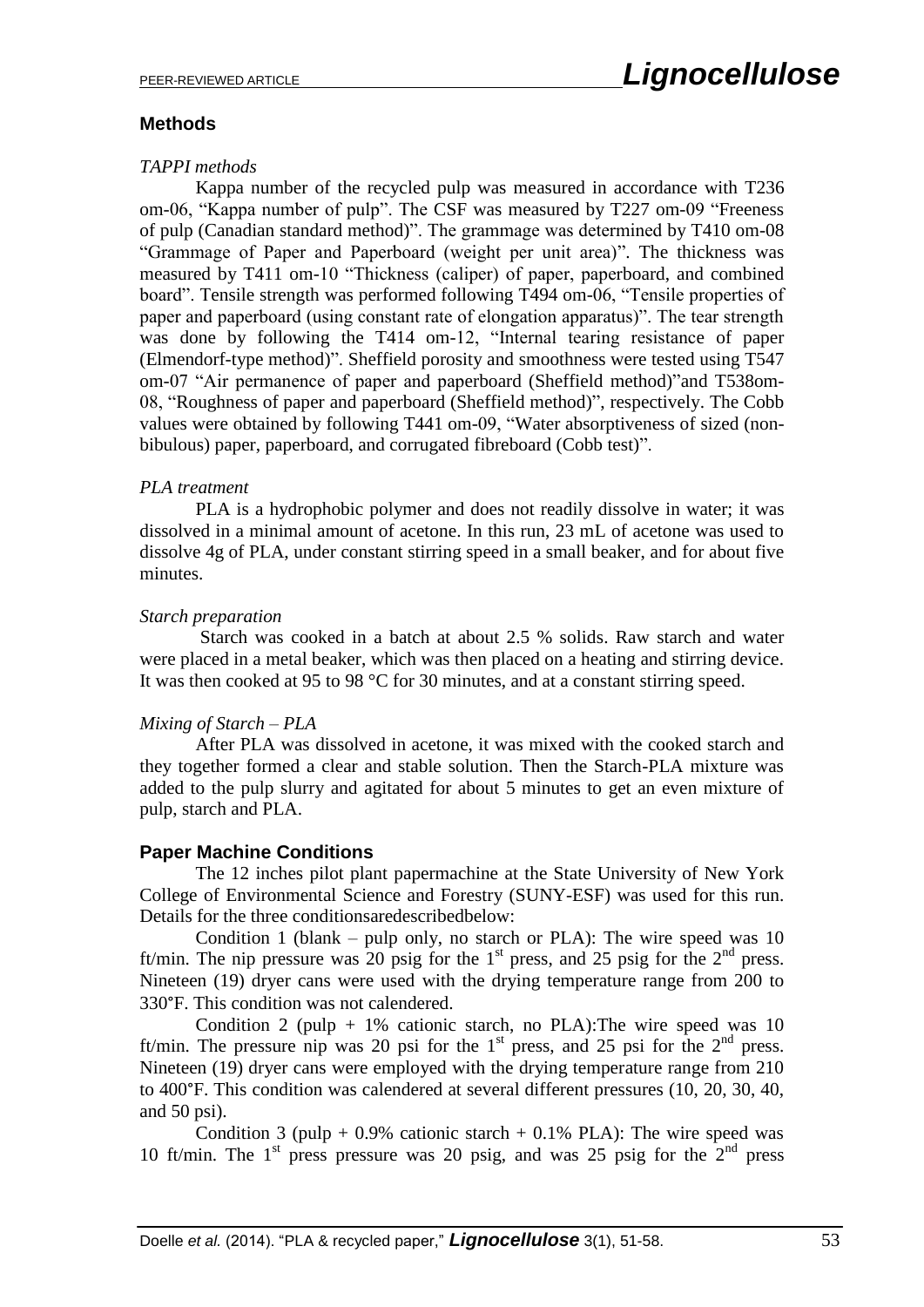pressure. The drying temperatures range from 210 to 400°F (19 dryer cans). This condition was calendered at several different pressures (10, 20, 30, and 50 psi).

## **RESULTS AND DISCUSSION**

## **Non-Calendered Conditions**

Figure 1 shows the tensile index (TI) in machine direction (MD) and cross direction (CD) of paper made from the three non-calendered conditions.



**Fig. 1.** TI in MD and CD of the three conditions without calendering

It can be clearly seen from Fig. 1 that the TI in CD increased from 17.32 to 19.91 Nm/g (about 15% increase) from condition 1 to condition 2, which was treated with 1% starch. As expected, TI in CD of condition 3, which was treated with 0.9% starch plus  $0.1\%$  PLA, increased significantly to  $25.08$  Nm/g (about 26%) compared to that of condition 2. This result suggests that with the presence of starch and PLA, the bonding degree between fibers increases, resulting in a strength increase of paper. Also, with the presence of the hydrophobic PLA, the association of PLA and the lignin-rich pulp becomes stronger, leading to a higher retention of starch and PLA in the paper structure, hence resulting in the increase in paper strength. Unlike the TI in CD, TI in MD of condition 2 (1% starch) reached the highest value at 58.87 Nm/g. It increased about 13 units (about 28 %) compared to that of condition 1 at 45.90 Nm/g, which was not treated with any starch or PLA.Unexpectedly, the TI of condition 3 in MD at 48.33 Nm/g is lower than that of condition2. However, the TI of condition 3 in MD was greater (about 5.3 %) than that of condition 1.

Figure 2 shows the tear index of the three non-calendared conditions. It is apparent that tear index in CD is higher than that in MD because fibers tends to orient more in MD than CD. In MD, tear index slightly increased for condition 2 (10.22 mN<sup>\*m<sup>2</sup>/g) and condition 3 (10.86 mN<sup>\*m<sup>2</sup>/g) compared to that of condition 1at 9.63</sup></sup>  $mN*m^2/g$ . For tear index in CD, conditions 2 and 3 were seen to be almost the same  $(12.35 \text{ vs } 12.18 \text{ mN}^* \text{m}^2/\text{g})$ , and were also greater than condition 1 at 11.63 mN\*m<sup>2</sup>/g.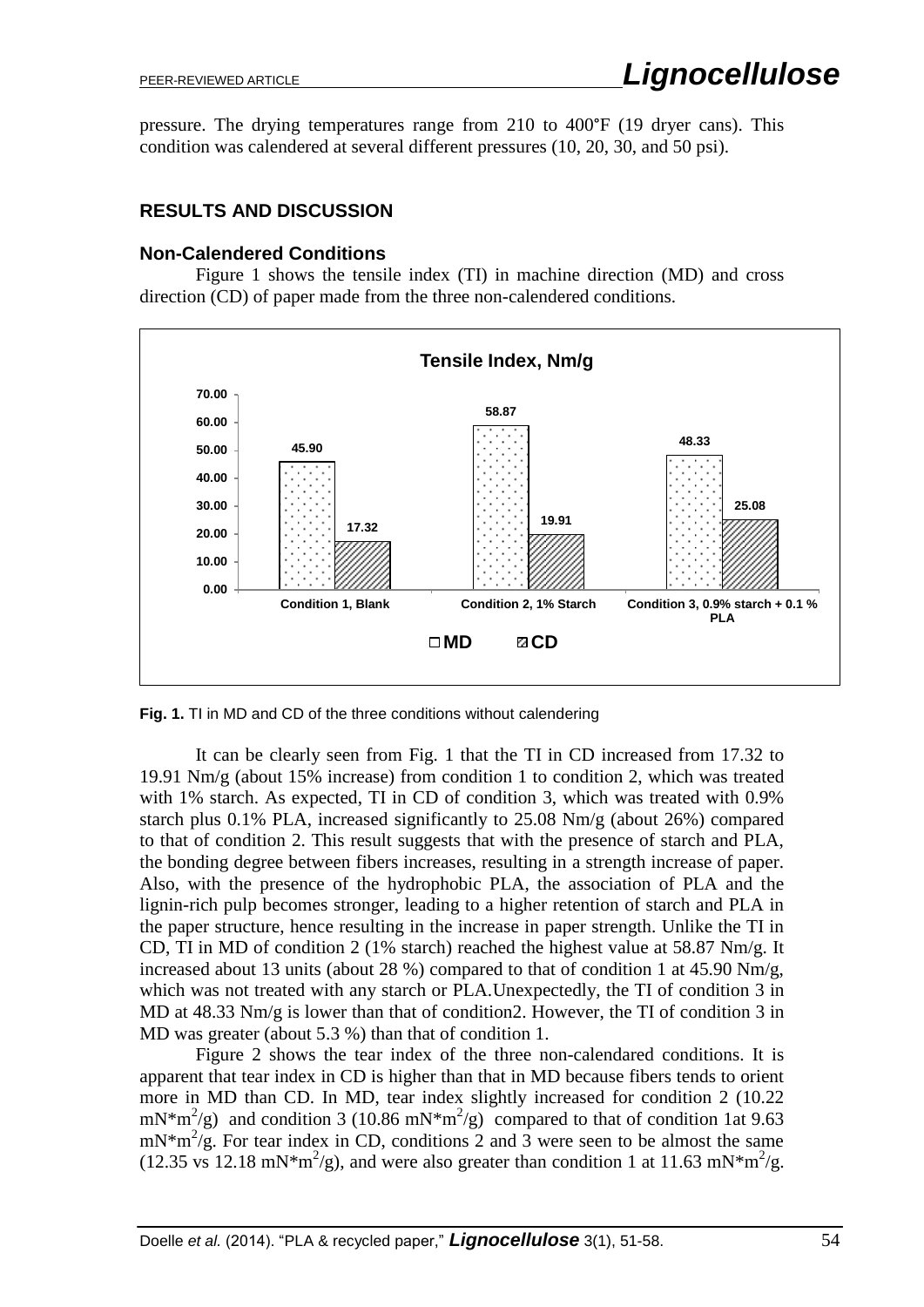These results indicate that in the presence of starch and PLA, tear strength of paper slightly increased compared to the blank.



**Fig. 2.** Tear index in MD and CD of the three conditions without calendering

Figure 3 shows the porosity, Cobb value, thickness and grammage of the papers made from the three non-calendered conditions.



**Fig. 3.** Porosity, Cobb value, grammage and thickness of the three conditions without calendering

According to Fig.3, the lowest Cobb value was seen for condition 2 at 76.2 g of water/m<sup>2</sup>, and was lower than that (98.4 g of water/m<sup>2</sup>) of condition 1by about 22.6 %. This result indicates that with the presence of 1% starch, less water penetrated the paper structure within the 120s test time. Unpectedly, when 0.1% PLA was added together with 0.9% starch, the amount of water staying in the paper was 88.20  $g/m^2$ ,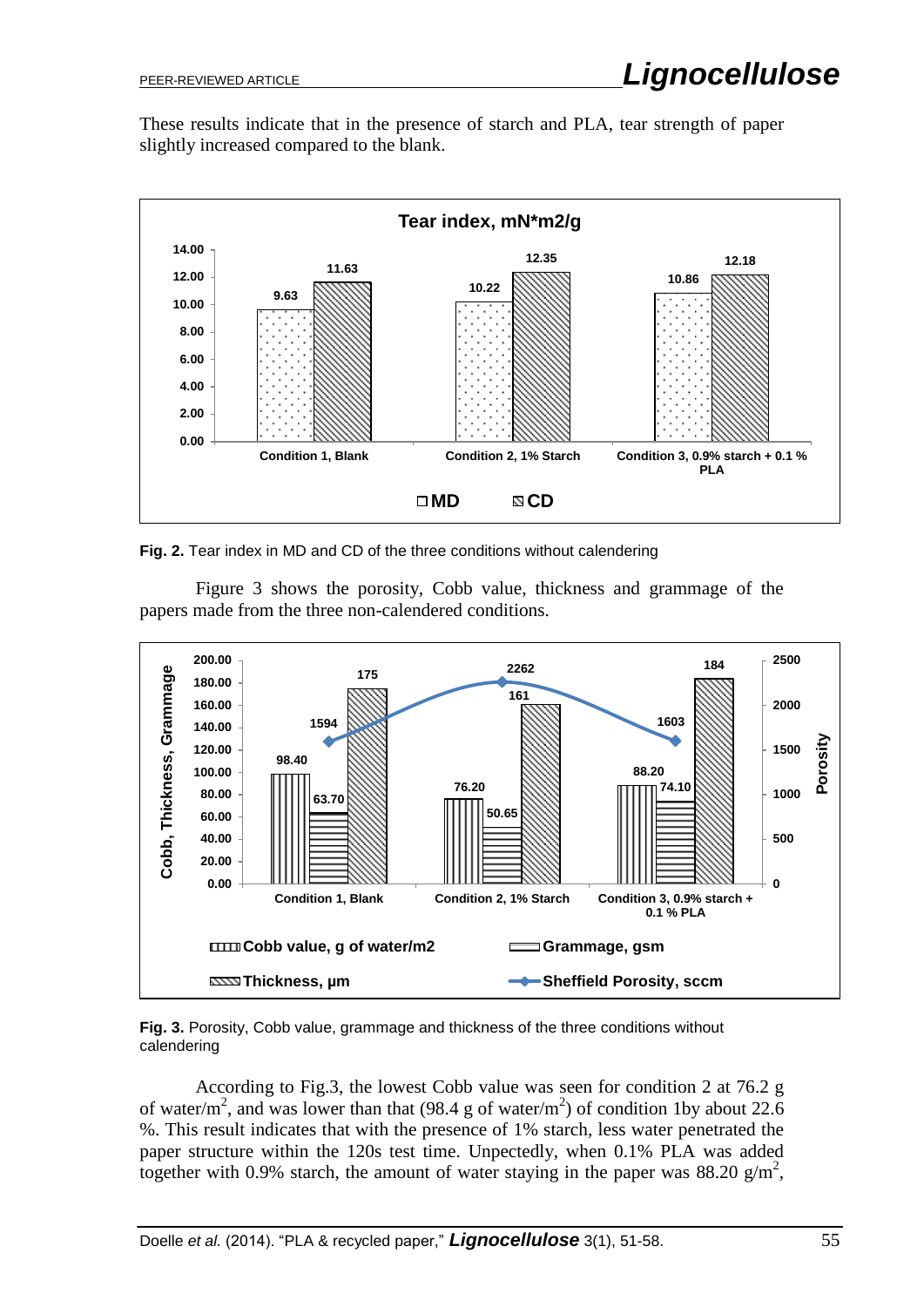which was higher than that of the paper made with 1% starch. The results suggest that even with the presence of the hydrophobic PLA, the water resistance of paper was not improved in this paper machine run.

The thickness and grammage results were also presented in Fig.3 to show the correlation between these properties and the porosity of paper. It can be seen that the highest porosity was recorded for condition 2 at 2262 sccm. This porosity (air flow rate) corresponds to the lowest grammage (50.65 gsm) and the thinnest paper (161 µm). The porosity of conditions 1 and 3 werealmost the same (1594 vs 1603 sccm), although the thickness of paper of condition 1 was about 9 µm (175 vs 184 µm) lower than that of condition 3. Therefore, in this paper machine run, these results indicate that the presence of starch and PLAcaused an increase in the porosity of the paper. This result is unexpected because it is believed that the presence of starch would fill pores in the paper structure.

## **Calendered Conditions**

*Condition 2 – 1% starch*

Figure 4 shows the effects of calender nip pressure on thickness, porosity and smoothness of paper made in condition 2.



**Fig. 4.** Condition 2 - Effects of nip pressure on thickness, porosity and smoothness of paper

As can be seen from Fig.4 when the nip pressure increasd from 10 to 50 psi, the thickness of the paper decreased from 134 µm to 114 µm (about 15%). For smoothness, it is also clear that the air flow rate decreased from 2792 sccm at 10 psi to 2442 sccm at 50 psi (About 12.5% decrease). These resultsindicate that the paper surfaces became smoother with the increase of nip pressure. For the most part, porosity resultsalso followed the expected trend, decreasing from 2093 sccm to 2021 sccmas the calender pressure increased from 10 to 50 psi. This is due to decrease in pore volume caused by the compaction of the sheet as calendering pressure increases.One excepttion seen here is the porosity at the nip pressure of 20 psi (1948 sccm).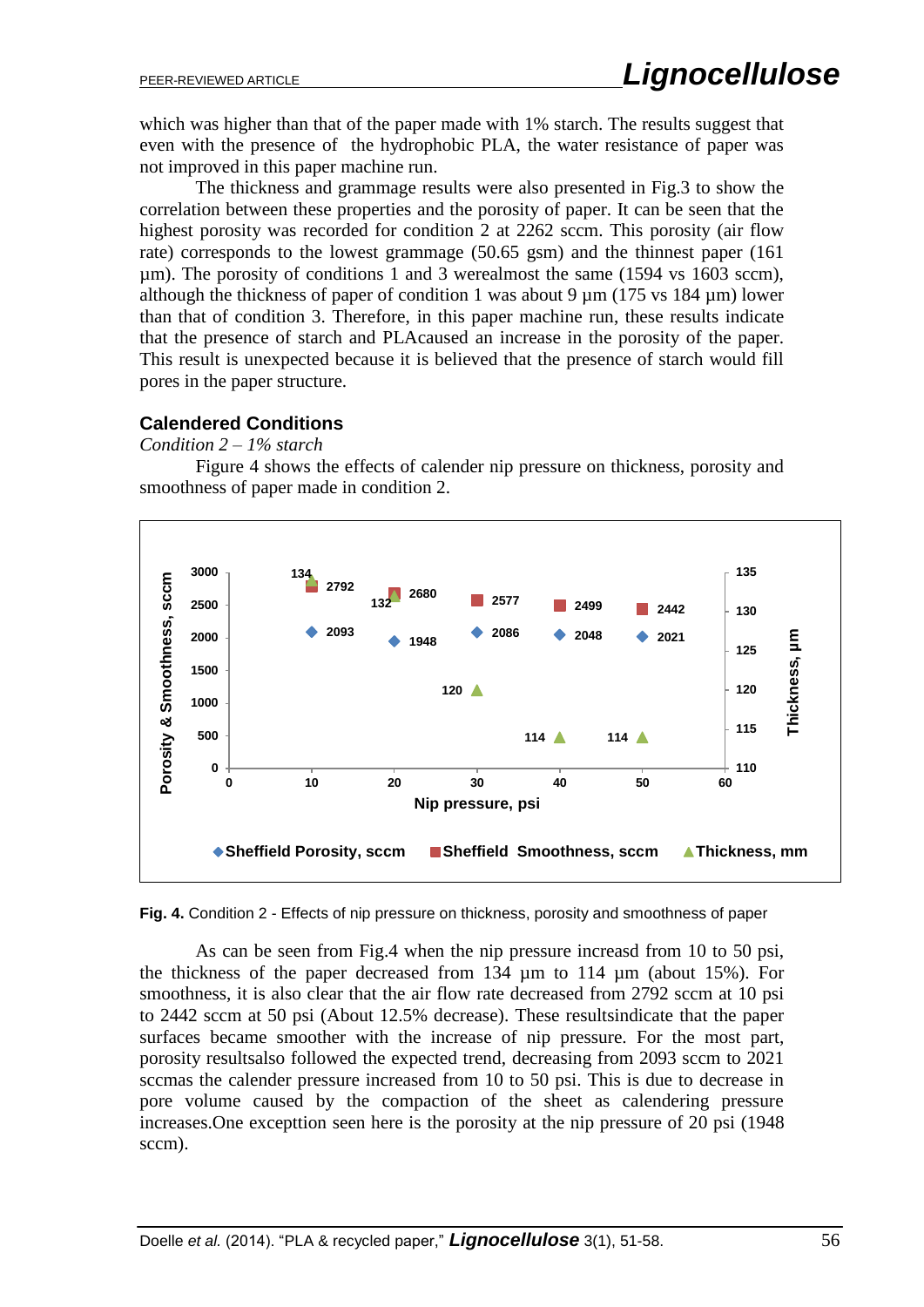*Condition 3 – 0.9% Starch + 0.1% PLA*

Figure 5 shows the effects of calender nip pressure on thickness, porosity and smoothness of paper made in condition 3.



**Fig. 5.** Condition 3 - Effects of nip pressure on thickness, porosity and smoothness of paper

As shown above, thickness was reduced from 177  $\mu$ m to 110  $\mu$ m (About 37.8) % reduction) with the increase of nip pressure from 10 psi to 50 psi. Porosity was seen to decrease from 1373 sccm at 10 psi to 1097 sccm at 50 psi (About 20% reduction). For the smoothness, except for the value of 1422 at 30 psi, air flow rate was seen to decrease from 2701 sccm at 10 psi to 2055 sccm at 50 psi (About 24% reduction). The results again confirm thatpaper smoothness increases with an increase in calendar nip pressure.

#### **CONCLUSIONS**

Laboratory paper machine runs were performed to evaluate the effects of the use of Poly-lactic Acid in combination with starch in the wet end system, on selected properties of recycled paper. Results are summarizedbelow:

- 1. Tensile index in CD increases about 26% for the paper made with 0.9% starch plus 0.1% PLA compared to the paper made 1% starch. This result suggests that with the combination of PLA and starch, the bonding degree between fibers increases, resulting in an increase in the CD strength of the paper. Also, with the presence of the hydrophobic PLA, it is believed that the association of PLA and the lignin-rich pulp becomes stronger, leading to a higher retention of starch and PLA in the paper structure, hence resulting in an increase in paper strength.
- 2. With the presence of PLA, tear strength in MD slightly increased compared to that of paper made with only 1% starch. Tear strength in CD of the paper made with 1% starch,when compared to paper with 0.9% starch plus 0.1% PLA wasalmost the same, and these were higher than that of paper made with the pulp only.